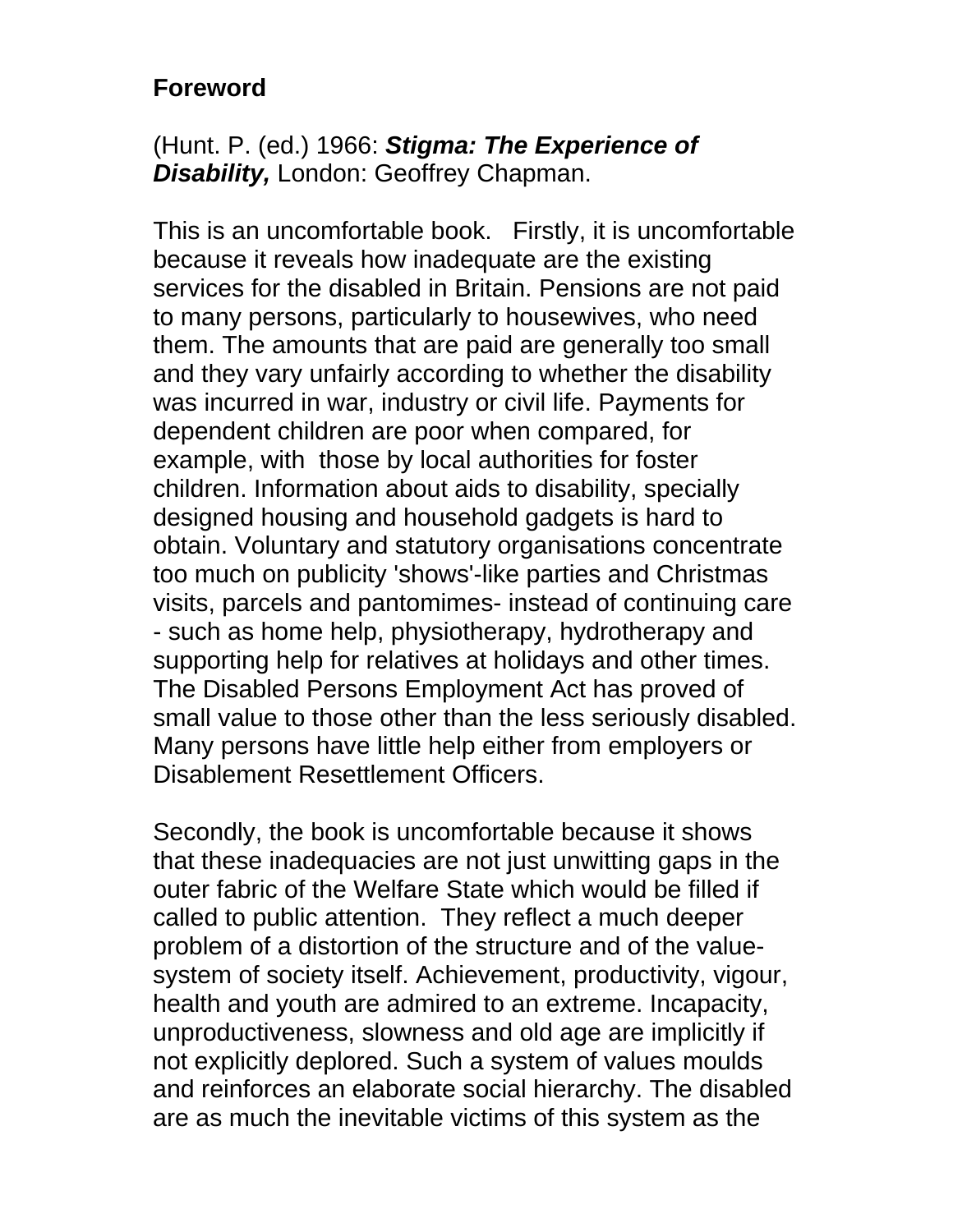young professional and managerial groups are its inevitable beneficiaries. The question that is therefore raised is not a straightforward one. It is complicated and immense. Is it possible to secure real gains for those who are disabled without calling for a reconstruction of society and schooling new attitudes in the entire population?

Several of the writers of the following essays dwell on this problem. Although they describe the miserable lack of facilities and services this is not what worries them most. They keep coming pack to the qua1ity of the human re1ationships which lie behind. They are concerned not only about relations with husbands, wives, children and friends but with workmates, neighbours and the rest of the community. They realize how widespread are feelings of protectiveness, superiority, aloofness and even revulsion towards them. Ordinary people often expect them to become passive and compliant independents, an isolated category of the pitied who are thrust out of sight at home or in institutions no wonder they write of the bitterness and frustration involved in playing the role of invalid.

Many struggle instinctively against this stigmatization. They refuse to reconcile themselves to a separate life and status. 'Our longing to have a real place in society … indicates that we are not meant to live as isolated beings.' 'The partially disabled person ... needs to become part of "normal' society and not isolated among his own kind.' And again, 'Society has to realize that first and foremost we are people equally with the non-disabled. Our social needs and aspirations are identical with theirs.' These extracts from three of the essays show how powerful is the desire for integration with ordinary social groups. The disabled tend to dislike self-conscious togetherness as much as ostrich-like security. If only special types of housing were available in ordinary neighbourhoods and steps could be taken to fit them into ordinary forms of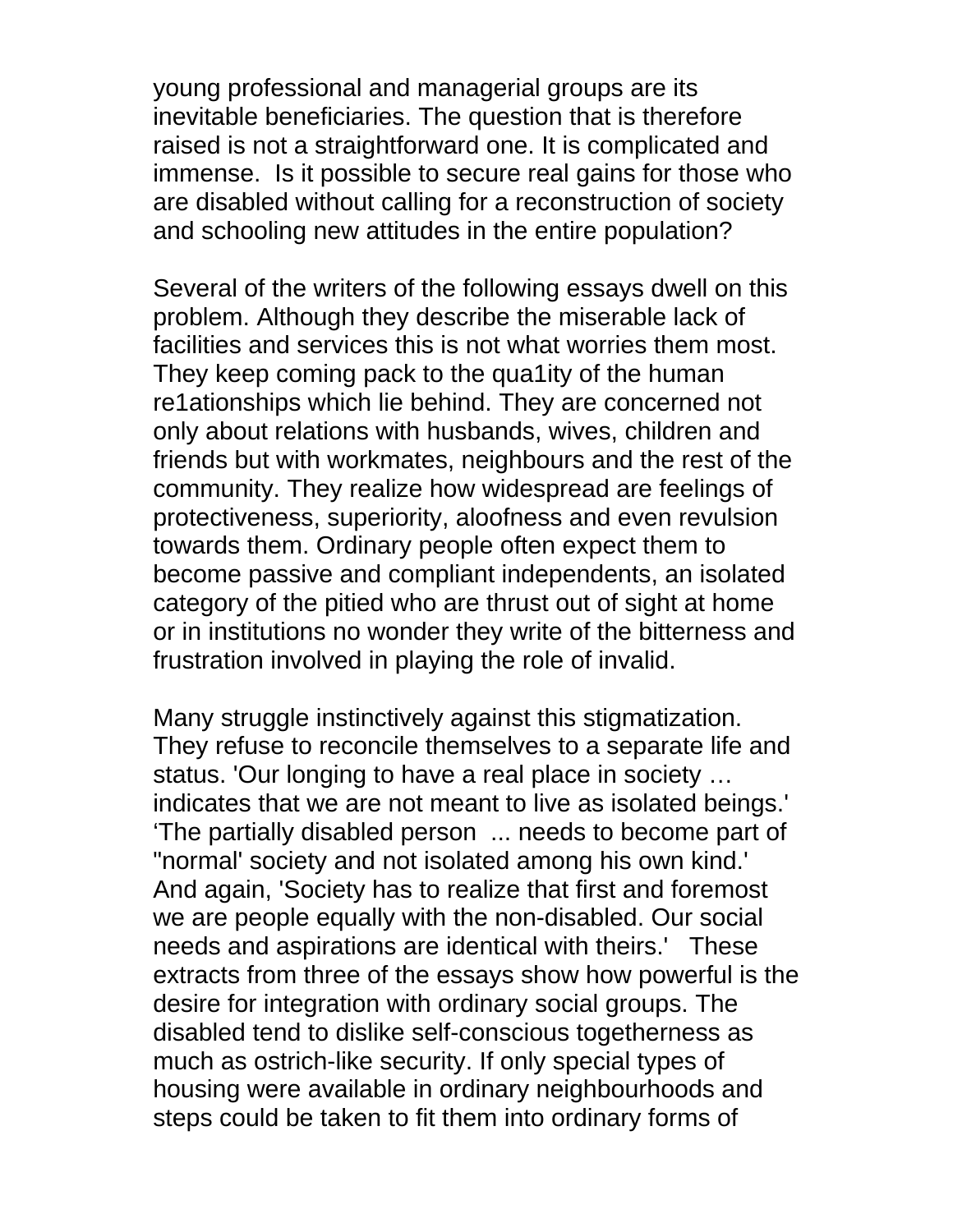employment, clubs and societies instead of segregated workshops and institutions, their view is that the social stigma from which they suffer would gradually be removed.

This does not mean they want to be treated as if their disabilities did not exist. On the contrary, many feel that their difference from, other people has to be acknowledged realistically by both themselves and by others. They feel they will gain nothing by disguising their limitations. If they are to adjust successfully to disability they have to accept less than full membership of society. And, equally, if the non-disabled are to adjust to them then some diminution of privilege has to be accepted. Social justice involves some people's loss as well as others' gain.

One remarkable feature of these essays is the insight given into the nature of the individual's relationships with society. The authors continually reach beyond the immediate problems of persons who happen to suffer from muscular dystrophy, rheumatoid arthritis or the effects of poliomyelitis. They show that adjusting to disability is simply a special version of the universal problem of adjusting to personal short-comings and loneliness Those who are disabled experience in an extreme form the selfconsciousness, inadequacy and pain which touches at certain times and in varying degree all mankind. As Paul Hunt writes, 'Our "tragedy" may be only the tragedy of all sickness, pain and suffering.' To some readers this may seem to be a forlorn, if brave, message of hope, but it seems to me to be fundamentally correct. Disability, like intelligence, is more a matter of degree than of kind. It is more a relative than an absolute condition. If this is correct then our conception of human diversity has merely to be extended beyond the customary limits. And the conclusion that has to be drawn is that fewer of the disabled should be sheltered from the mainstreams of life and more of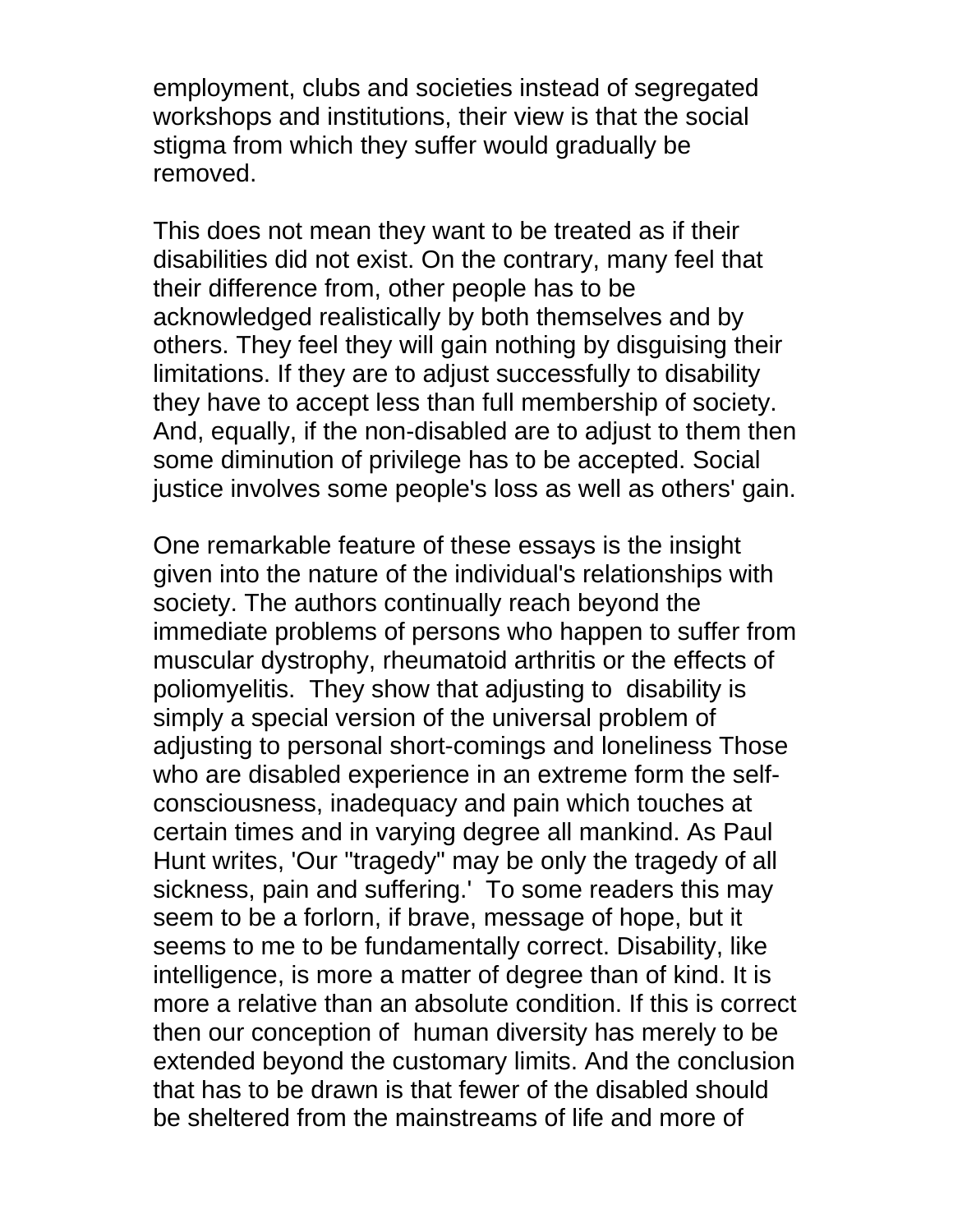them integrated with society. This would benefit not only the disabled. Many in the population would be encouraged to overcome I their fear and shock of disability and would be helped thereby to come to terms with their own shortcomings and see more clearly their own relationships with the community.

Another feature of these essays is the authors' assertion of the need for a fresh interpretation of social equality. They disentangle themselves from conventional expressions of gratitude for services rendered and propose introducing new patterns of rights into a situation which has traditionally been dominated by condescension and patronage on the one hand and inferiority or deference on the other. By insisting on these rights they are saving many from a benevolent but indifferent superiority and laying the basis for a general pattern of more equal and less discriminatory social relationships. Some new but important steps have been taken to establish a common humanity. "

PETER TOWNSEND Department of Sociology University of Essex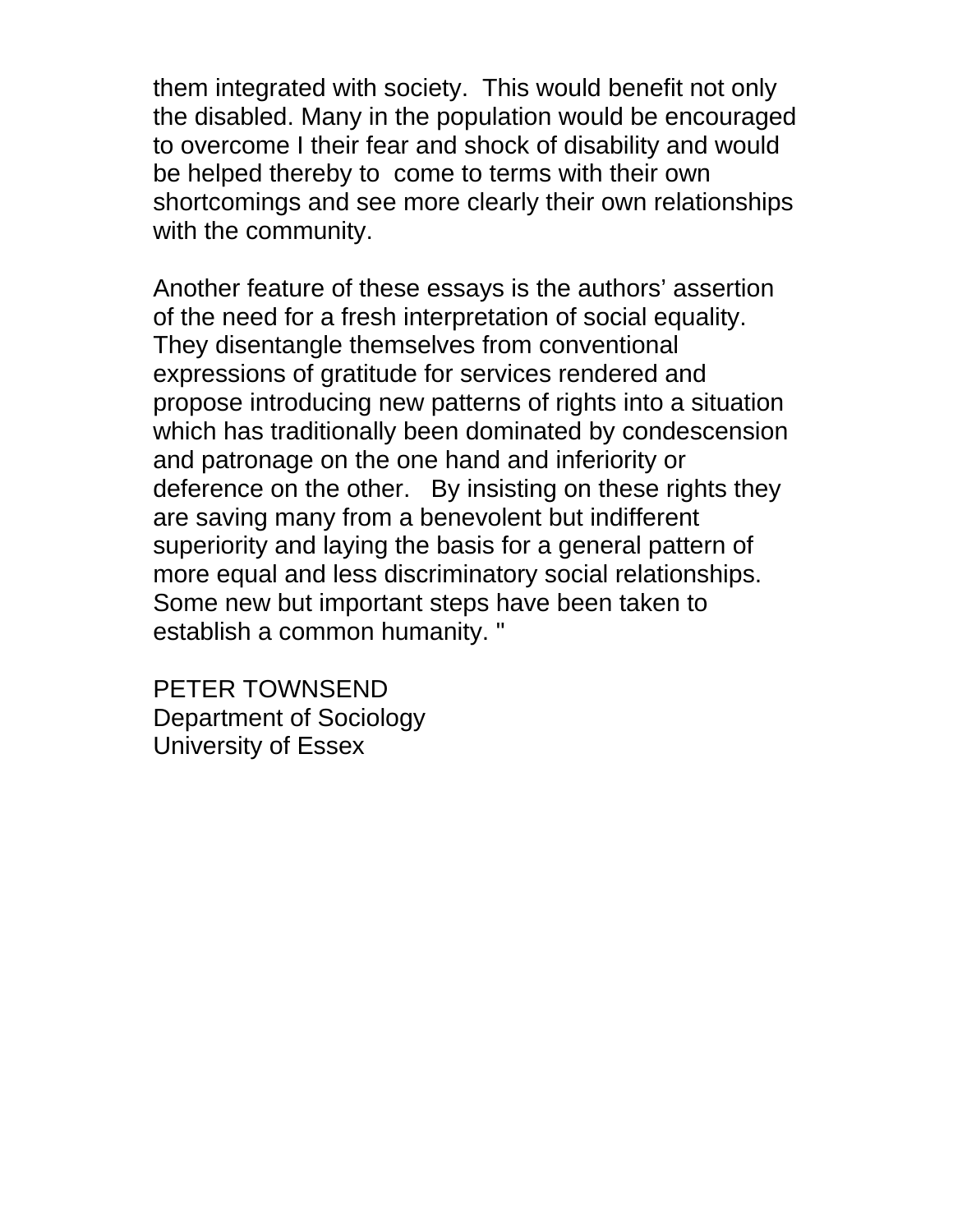## Introduction

MUCH OF the writing by people with physical handicaps is either sentimental autobiography, or else preoccupied with the medical and practical details of a particular affliction. This book is an attempt to explore the experience of disability rather more realistically and at greater depth.

The eleven essays included with my own were chosen from the sixty I received after a letter published in several national papers and magazines. These contributions were selected, not because I agreed with everything the authors say, but because I thought they treated the subject honestly, coherently and from a useful variety of angles. Taken as a whole they make a striking blend of vivid accounts of personal experience and valuable insights into many of the dilemmas inherent in our situation.

We can hardly claim to be representative of the disabled in general, since disability hits at random and affects people with every kind of ability and attitude and in all sorts of circumstances. None of us have such common handicaps as blindness or deafness. But given the purpose of the book these limitations are not really important. I think we succeed in conveying what it is like to be permanently disabled in our society, with special reference to our inescapable involvement in a strange world of deep-rooted feelings and assumptions about sickness and deformity. We provide, too, an example of the way an increasing number of handicapped people are thinking about their predicament. The distinctive feature of this development is an awareness that there is really no such thing as a disabled person, only people who have disabilities. This may seem a truism. Yet the shift of emphasis from the disability to the person has farreaching implications.